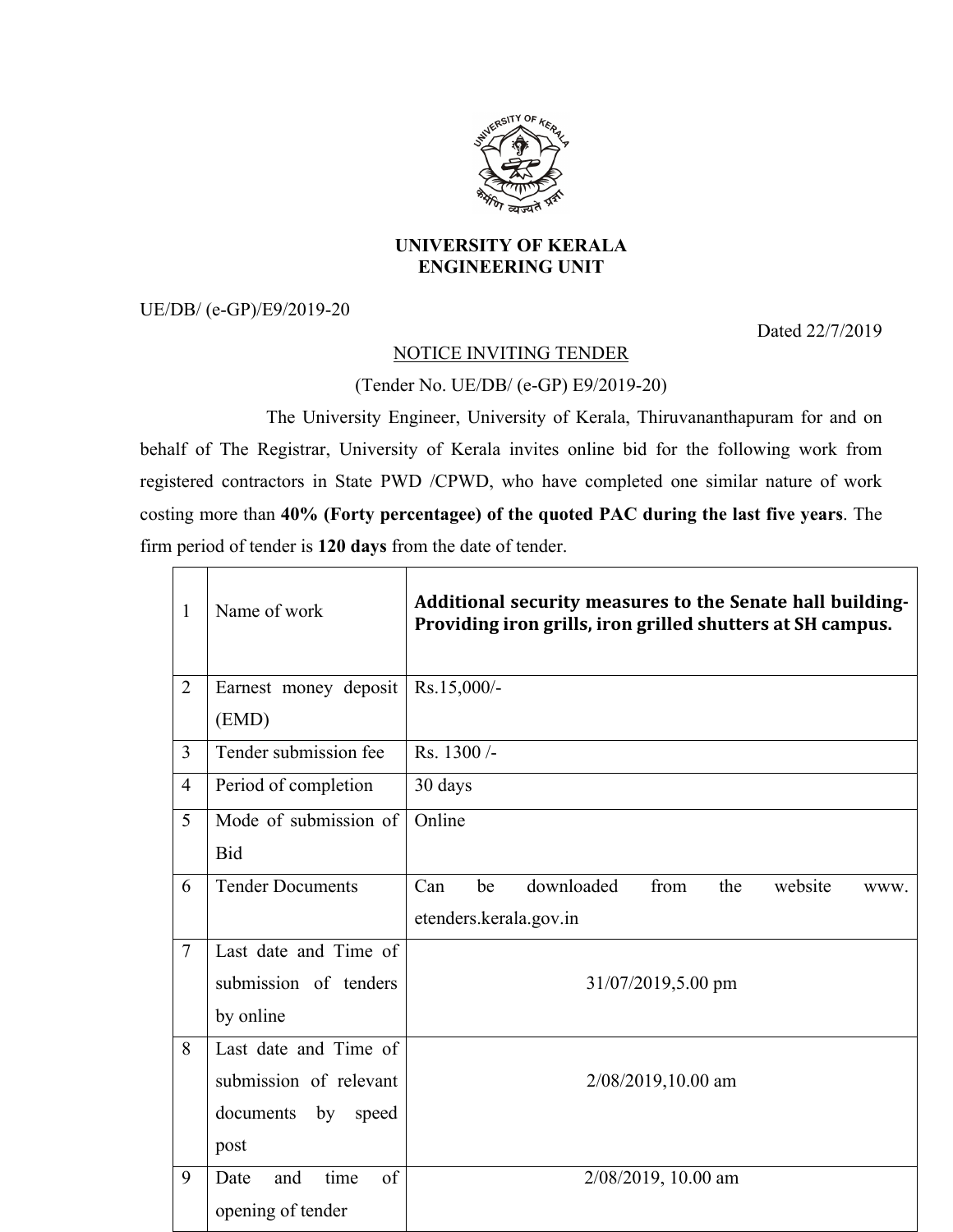| <b>Estimate PAC</b> | $Rs 5,90,936/-$ |
|---------------------|-----------------|
|                     |                 |
| Class of contractor | D and above     |
|                     |                 |

General tender documents and tender schedule can be downloaded in  $A<sub>4</sub>$  plain size paper free of cost from the website www.etenders.kerala.gov.in. **Duly filled up and signed tender schedule along with relevant documents should also be sent to the Registrar, University of Kerala Palayam Thiruvananthapuram, Pin-695034**, by speed post so as to reach before the date and time specified. The cover containing the documents should superscribe the name of work, tender number, and last date of submission of tender.

Documents to be submitted along with bid through online/ speed post.

| SI.No | <b>Through online</b>            | Through speed post                  |
|-------|----------------------------------|-------------------------------------|
|       | Scanned copy of valid            | Copy of valid registration          |
| 1     | registration, G.S.T certificate, | certificate, G.S.T certificate, PAN |
|       | PAN certificate                  | attested by a gazetted officer      |
| 2     | Scanned copy of experience       | Copy of experience certificate      |
|       | certificate                      | attested by a gazetted officer      |
| 3     | Scanned copy of duly filled e-   | Duly filled e-payment requisition.  |
|       | payment form                     |                                     |
| 4     | Form of tender                   | Copy of Form of tender duly         |
|       |                                  | signed by the contractor            |
| 5     | Form 83                          | Copy of Form 83 duly signed by      |
|       |                                  | the contractor                      |
|       | e-Tender conditions              | Copy of e-Tender conditions duly    |
| 6     |                                  | signed by the contractor            |

The bids shall be opened at the date and time specified. Further details can be had from the office on the undersigned on all working days during working hours. The bidders are advised to submit their bid well in advance to avoid any kind of network issues. If relevant documents through speed post are not submitted with in time, the tenders will not be considered.

The undersigned reserves the right to reject any or all the tenders without assigning any reason whatsoever.